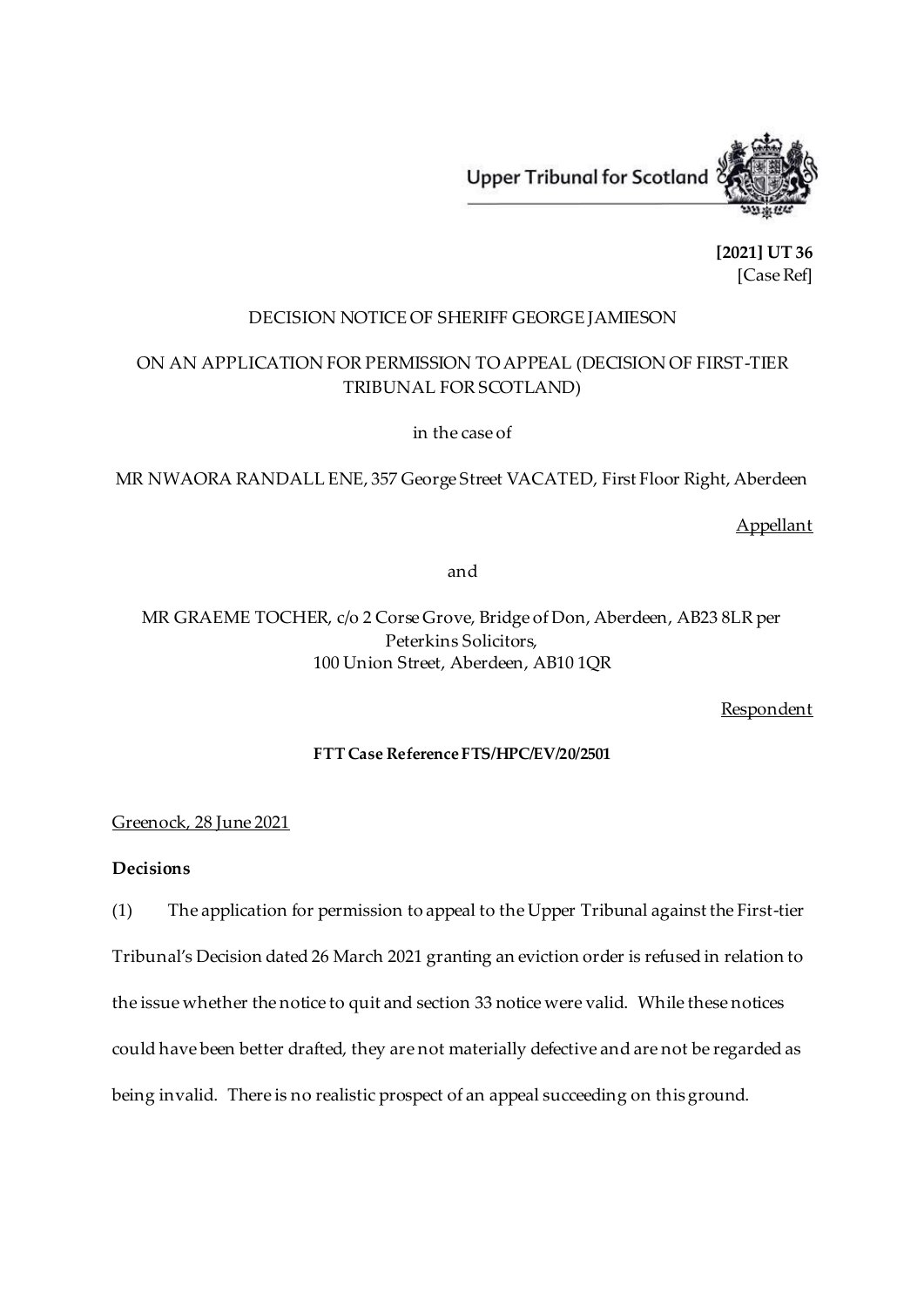(2) The application for permission to appeal to the Upper Tribunal against the First-tier Tribunal's Decision dated 26 March 2021 granting an eviction order is refused on all other grounds set out in the Application for Permission to Appeal. Those other grounds of appeal are not arguable.

(3) The application for permission to appeal against the First-tier Tribunal's Decision dated 13 May 2021 to refuse permission to appeal to the Upper Tribunal is refused. This decision may not be appealed to the Upper Tribunal in terms of section 55(2)(b) of the Tribunals (Scotland) Act 2014.

## *Introduction*

[1] The appellant has unsuccessfully challenged immigration decisions made by the Secretary of State for the Home Department ("SSHD") that he be removed from the United Kingdom including by way of an unsuccessful petition for judicial review to the Court of Session. He is unable to work as a failed asylum seeker. He has been in rent arrears since at least March 2020 in respect of a short-assured tenancy in Aberdeen. At a case management discussion on 26 March 2021 at which the appellant was not present, the First-tier Tribunal made the following findings in fact and granted an order for the appellant's eviction. This order is referred to in this Decision as "the eviction order" by way of shorthand for an order granted in an "application [by the landlord] for [an] order for possession upon termination of a short-assured tenancy" under rule 66 of the First-tier Tribunal for Scotland Housing and Property Chamber Rules of Procedure 2017.

#### *Findings in fact made by the First-tier Tribunal*

The applicant is the owner of the property.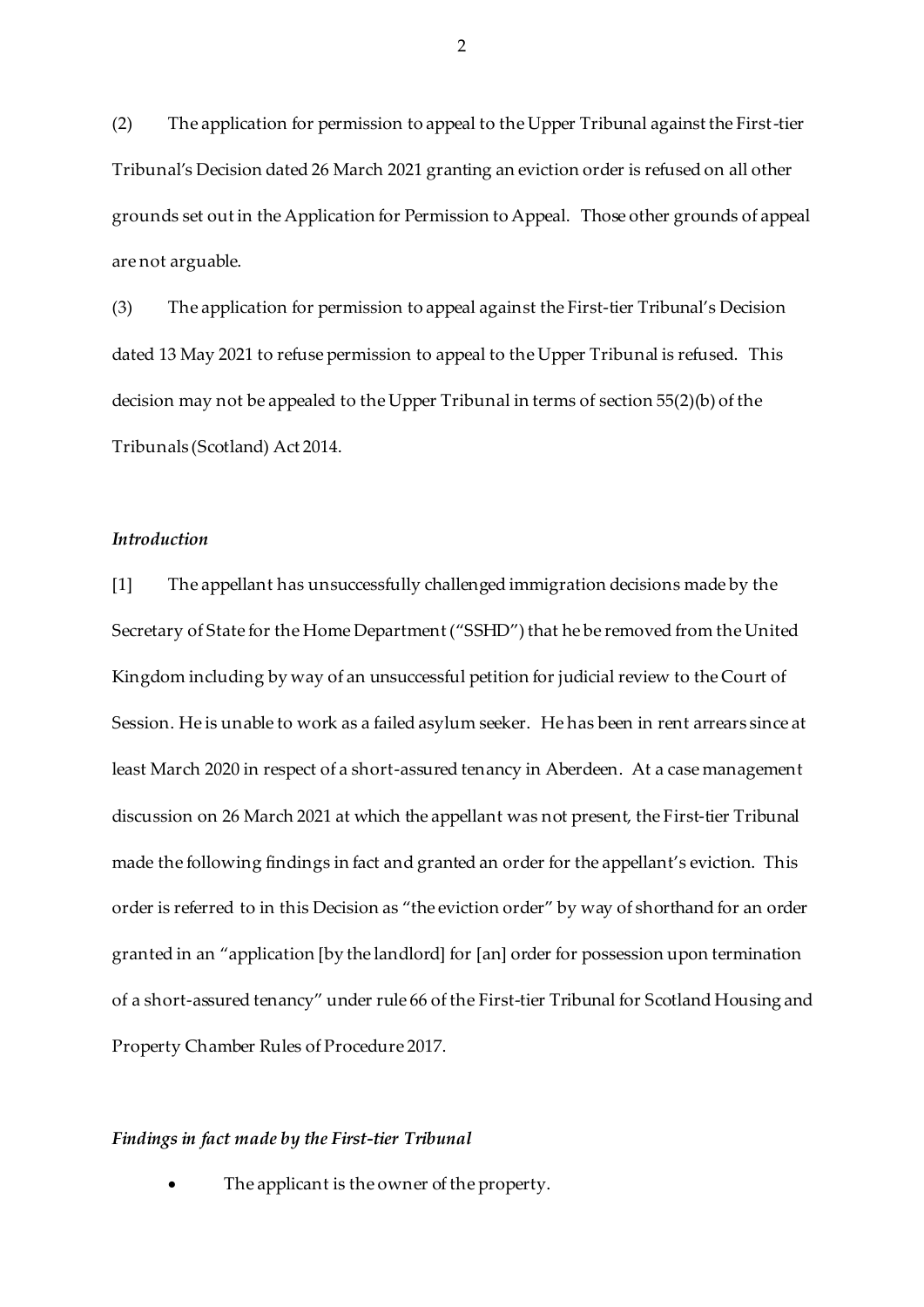The parties entered into a short-assured tenancy on 1 July 2015 for let of the property for the initial period of 1 July 2015 until 20 June 2016 [*sic*] and month to month thereafter.

 The applicant's agents served a valid notice to quit and [section 33] notice on the respondent on 6 May 2020.

- The short-assured tenancy has reached its ish.
- Tacit relocation is not operating.
- The agreed rent was £650 per month.
- This was reduced by agreement in March 2018 to £475 per month.
- No rent has been paid since March 2020.
- As at 12 November 2020, the arrears had increased to £3200.
- The current rent arrears are in the region of £4550.
- It is reasonable in all of the circumstances that the order be granted.

[2] The reference to 20 June 2016 in the second of these findings in fact should have read 30 June 2016.

#### *The lease*

[3] The lease was entered into on 30 June 2015, with a commencement date of 1 July 2015. The termination date was 30 June 2016. The lease was therefore for an initial period of one year.

[4] Condition 1 relating to duration provided that the landlord give the tenant "two months written notice of termination", failing which the lease would continue on a monthto-month basis until terminated "by written notice as aforesaid". The lease was created as a short-assured tenancy.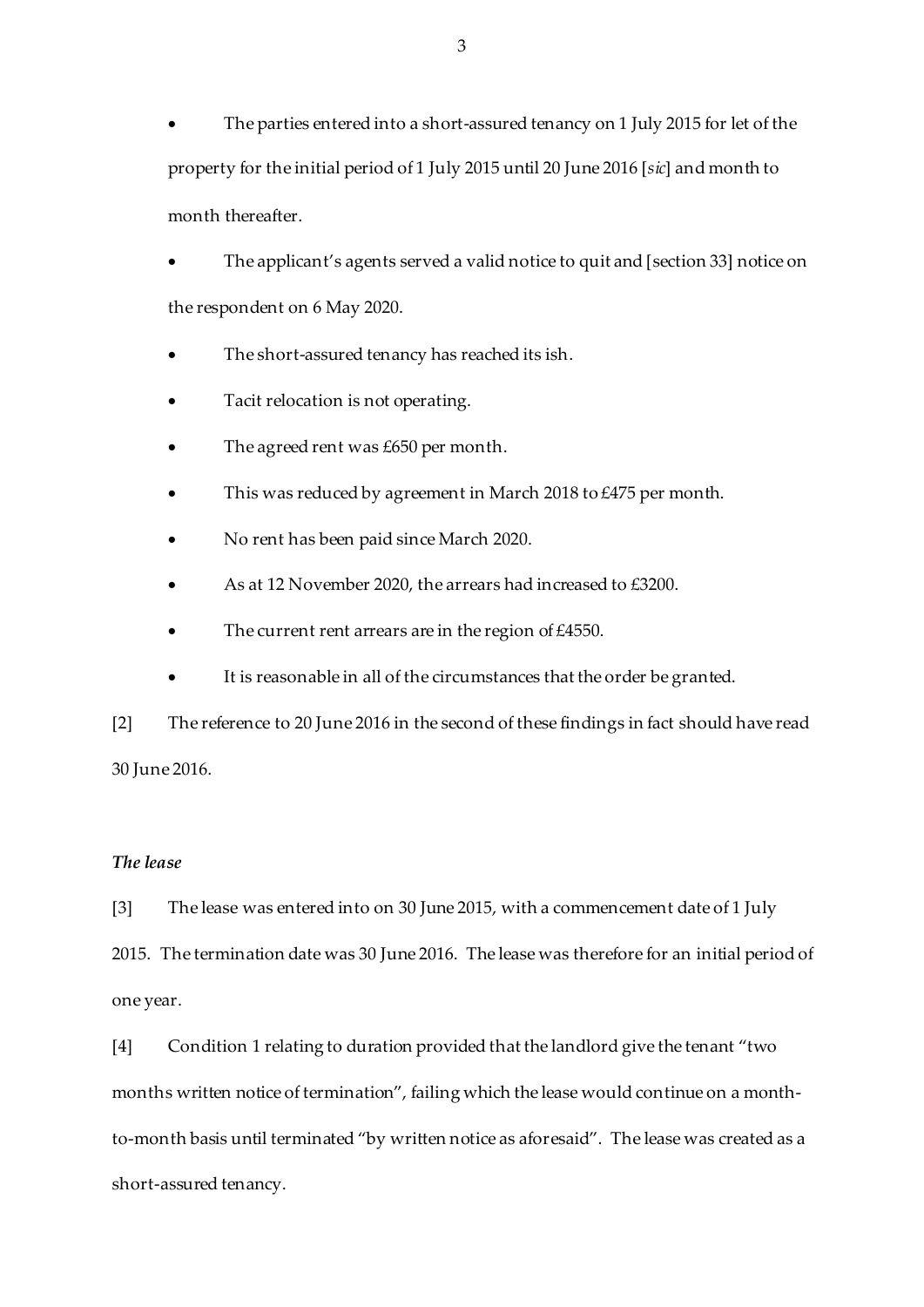## *Notices*

[5] The landlord's agent, acting on behalf of the landlord, sent a Notice to Quit and a

section 33 notice to the tenant on 8 May 2020.

[6] The Notice to Quit stated:

"I hereby give you formal Notice to Quit [the premises] by the 30<sup>th</sup> November 2020."

The prescribed information was included in the Notice to Quit.

[7] The section 33 notice stated:

"Inform you that we hereby give notice that your landlords [*sic*] require possession of the [property] leased to you in terms of a short-assured tenancy which commenced on 01/10/2018.

Your landlord requires vacant possession as at 30/11/2020. The tenancy will reach its termination date as at that date and WE NOW GIVE YOU NOTICE THAT YOU ARE REQUIRED TO REMOVE FROM THE PROPERTY ON OR BEFORE 30/11/2020."

# *Grounds of appeal*

[8] The appellant appeals against the decision of the First-tier tribunal to grant the

eviction order on a number of grounds which may be summarised as follows:

1. Given that he states his personal circumstances were exacerbated by decisions

of the SSHD, he argues that the decisions made by the First-tier tribunal were

reserved matters under the Scotland Act 1998 as they engaged issues of immigration

law. He suggests therefore that these proceedings be transferred to the Upper

Tribunal (United Kingdom) or to the Court of Session.

2. He alternatively suggests a transfer of the proceedings to the sheriff court as

there are issues relating to rent arrears.

3. He argues that the Housing (Scotland) Act 1988 should be read with the Private Housing (Tenancies) (Scotland) Act 2016 and that as provisions of the 2016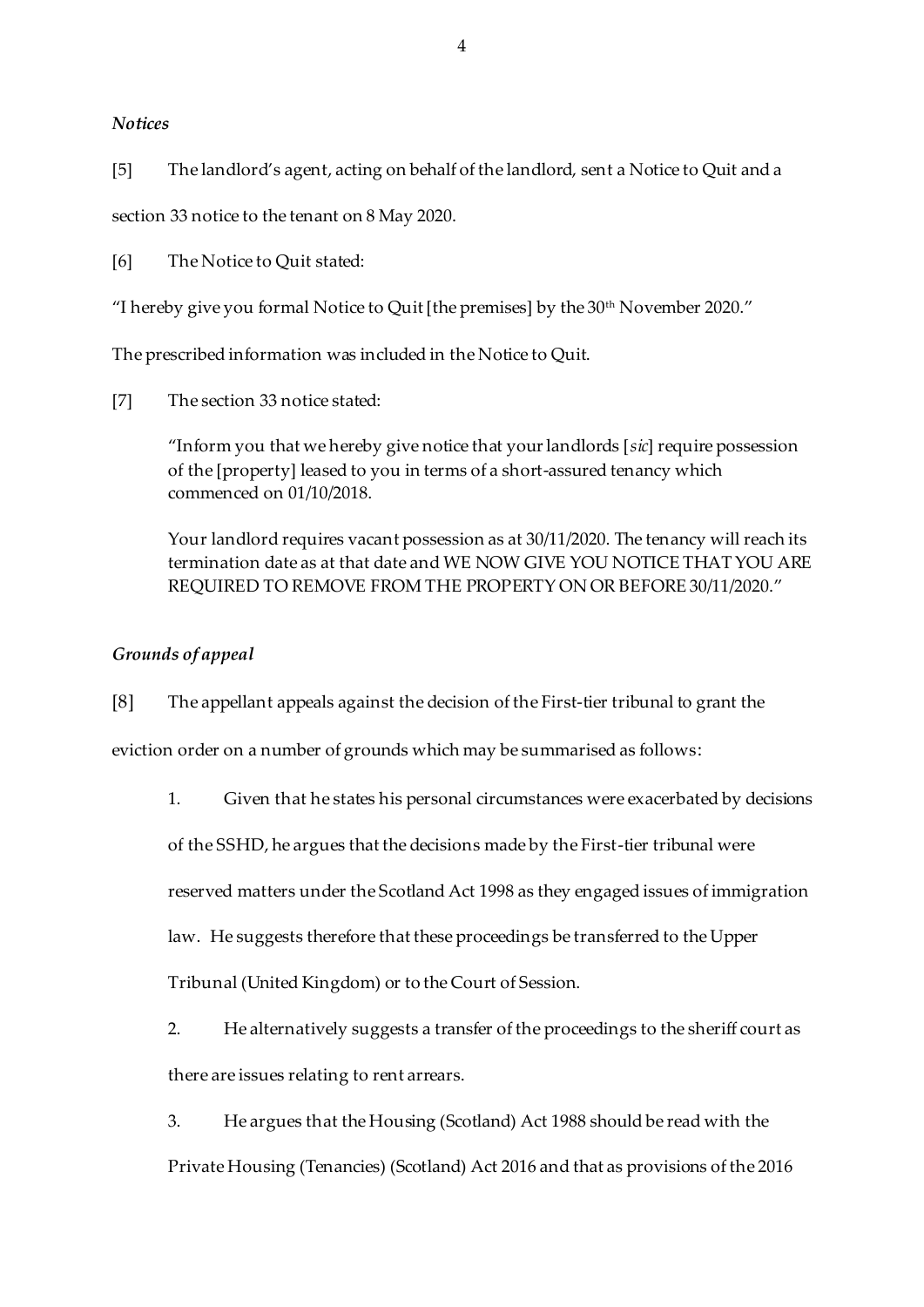Act were not complied with in respect of the notice to quit, then the notice to quit was invalid.

4. He argues that the Notice to Quit was invalid because there were no reasons or grounds for recovery of possession referred to in the Notice.

5. He argues the section 33 notice was invalid because the notice referred to the wrong date of the tenancy.

6. He makes the subsidiary point that the section 11 notice to the local authority and the section 33 notice to him ought to have referred to the same tenancy agreement and did not do so because the section 33 notice had the wrong date for the tenancy.

7. He argues under reference to *Moughal* v *Sharif* FTS/HPC/EV/19/2306 and *Dsa* v *Speirs* FTS/HPC/EV/20/2342 (in his response before the First-tier Tribunal) that the First-Tier Tribunal should have rejected the application for the eviction order in terms of rule 66 of the First-tier Tribunal for Scotland Housing and Property Chamber Rules of Procedure 2017 because no valid section 33 notice had been lodged with the application for the eviction order.

8. He argues no ish was specified in the tenancy agreement.

9. He argues the First-tier Tribunal proceeded unlawfully by proceeding with the case management discussion in his absence.

10. He argues the First-tier Tribunal misdirected itself in determining that it was reasonable to grant the eviction order.

### *Discussion*

[9] So far as these grounds of appeal are concerned: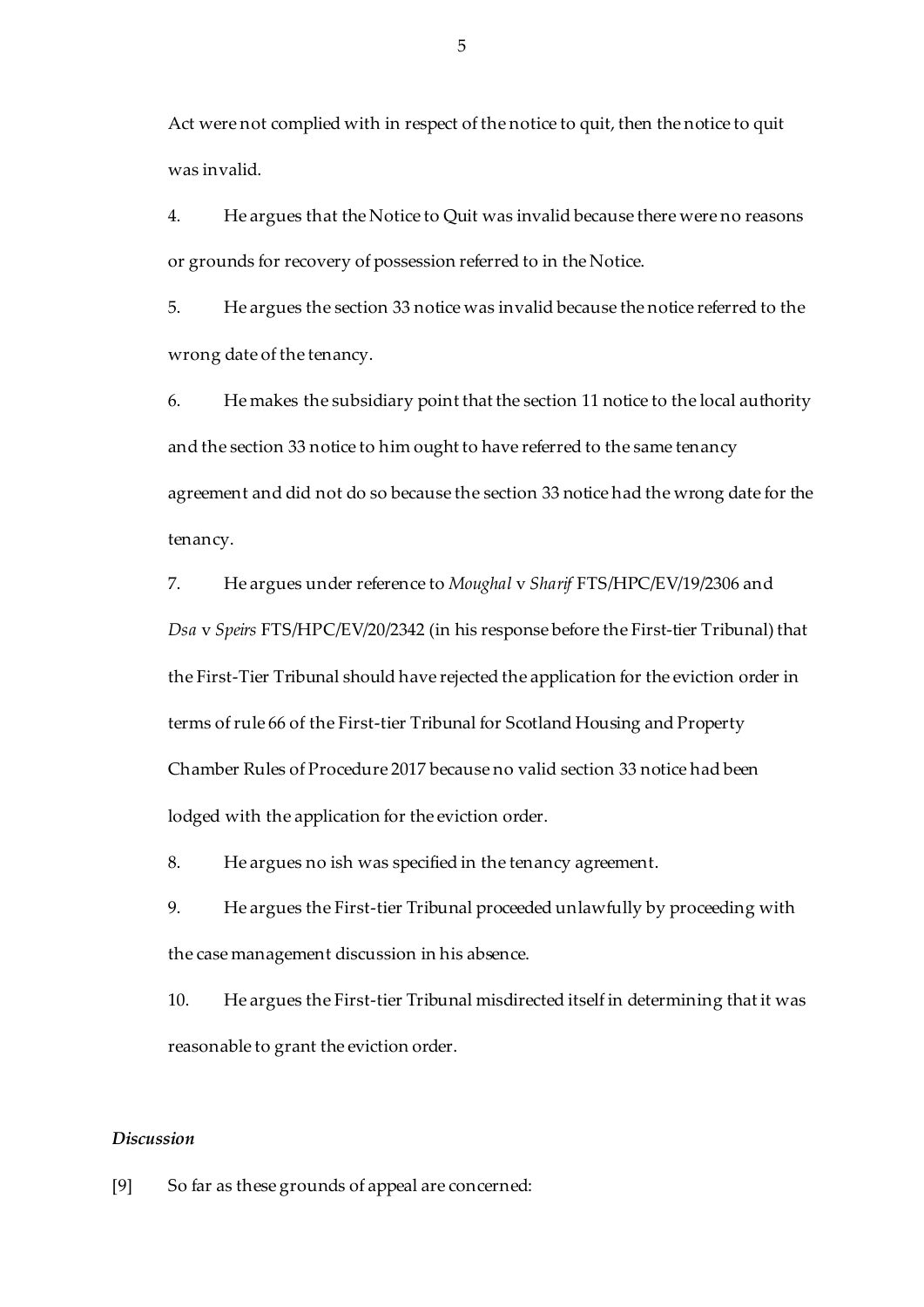1. This ground of appeal is not arguable. The general law of landlord and tenant is not a reserved matter. The appellant's immigration difficulties, though important to him, were incidental to the jurisdiction of the First-tier tribunal to consider the application for the eviction order. A transfer to another court or tribunal by the Upper Tribunal for Scotland is competent only where the other court or tribunal has jurisdiction in respect of the subject matter of the application. Even if that were the case, I see no merit in such a transfer. The Upper Tribunal for Scotland is vested with responsibility for determining this application for permission to appeal.

2. This ground of appeal is not arguable. Jurisdiction in eviction proceedings in respect of assured (including short-assured tenancies) was transferred from the sheriff to the First-tier tribunal by section 16(1)(c) of the Housing (Scotland) Act 2014.

3. This ground of appeal is not arguable. The 1988 and 2016 Acts create two distinct types of residential tenancy and provisions about the notice to leave applicable to the 2016 Act may not be imported into the provisions for recovery of possession of dwelling-houses let on a short-assured tenancy under the 1988 Act.

4. This ground of appeal is not arguable. The appellant misunderstands the nature of the proceedings. The landlord may recover possession of a house let under a short-assured tenancy if the conditions of section 33 of the Housing (Scotland) Act 1998 are met. There is no requirement to specify any ground for recovery of possession in either the Notice to Quit or the section 33 notice.

5. There was an error in the section 33 notice regarding the date of the lease which I consider in the next section of this Decision.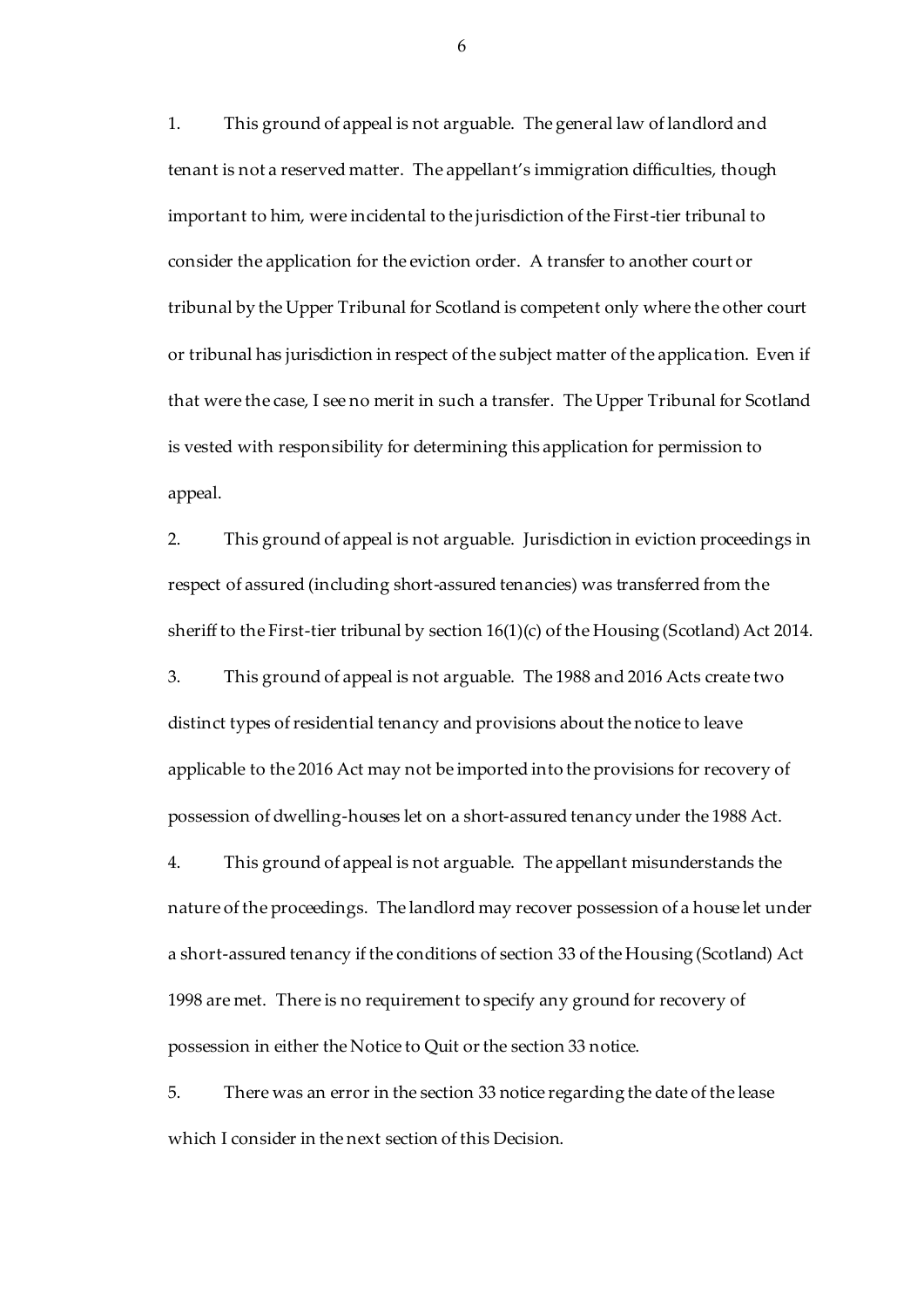6. The appellant's subsidiary point that the section 11 notice to the local authority and the section 33 notice to him ought to have referred to the same tenancy agreement is not arguable. The section 11 and section 33 notices served different purposes. The section 11 notice served to give notice to the local authority that the appellant might become homeless as result of any eviction order granted. The section 33 notice served the purpose of allowing proceedings for possession to be brought before the First-tier Tribunal.

7. This ground of appeal is not arguable. Rule 66(b)(iii) of the First-tier Tribunal for Scotland Housing and Property Chamber Rules of Procedure 2017 required the applicant to lodge a copy of the section 33 notice with his application for the eviction order. *Moughal* v *Sharif* is a brief Decision recording that a copy of the notice to leave was lodged in respect of an application for an eviction order from a house rented under a private rented tenancy. *Dsa* v *Speirs* refers to the rejection by the First-tier Tribunal of a late notice to leave under section 55 of the 2016 Act after the applicant had initially unsuccessfully attempted to lodge the application for an eviction order in respect of a private rented tenancy with the First-tier Tribunal without the supporting documents, including a copy of the notice to leave. Both cases illustrate the importance of lodging the supporting documents with the application, but in this case that was done. The First-tier Tribunal records at paragraph 4(5) of its Decision that a copy of the section 33 notice had been lodged with the application. The issue of the validity of that notice was for the First-tier Tribunal to consider at the case management discussion and was distinct from the requirement to lodge the notice.

8. This ground of appeal is not arguable. The ish is the date on which the lease terminates, subject to tacit relocation. There is no need to use the word "ish" in a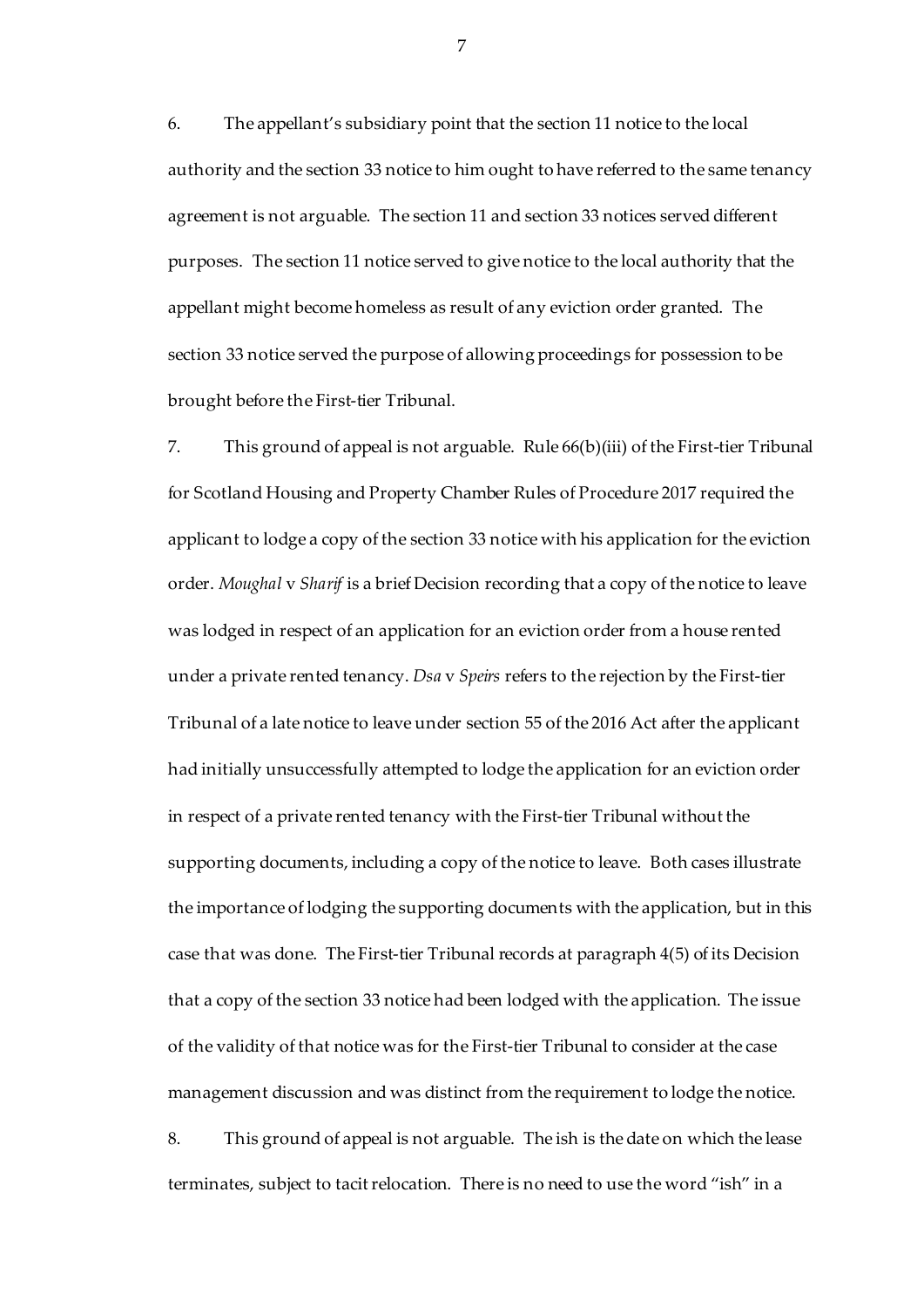lease provided the lease has specified a termination date. In this case, the lease specified the tenancy terminated on 30 June 2016. The tenancy continued thereafter on a monthly basis, and required two months' notice for termination by the landlord. There is no issue in this case about the period of notice given by the landlord to the appellant for the termination of the tenancy or the date on which the landlord intended to terminate the tenancy being incorrect. The appropriate periods of notice were given for both notices and both notices correctly identified 30 November 2020 as the intended termination date.

9. This ground of appeal is not arguable. The First-tier Tribunal was aware of and took account of the appellant's religious beliefs in refusing to postpone the case management discussion, was satisfied he had notice of the case management discussion, and that it was fair to proceed in his absence. These were matters for the discretion of the First-tier Tribunal. No arguable point of law arises from the exercise of that discretion.

10. This ground of appeal is not arguable. The First-tier Tribunal had regard to all relevant considerations in concluding it was reasonable to grant the eviction order. Their reasoning was as follows:

"There are substantial arrears of rent and there is no prospect of the respondent making any payment towards the arrears or indeed paying any further rent. The applicant understands that the respondent is seeking asylum and is not currently able to work. This does not appear to have been the case some 6 years ago when the tenancy agreement was entered into. The applicant made a reduction in the rental payment in 2018 and his agents have tried to signpost the respondent to an agency that can help. The respondent sought legal advice from the Civil Legal Assistance office in January 2021 and their letter of 18 January 2021 has been lodged. This letter also seeks to signpost the respondent to seek assistance of an immigration solicitor and help with temporary accommodation. In all of the circumstances the tribunal is satisfied that it is reasonable to grant the eviction."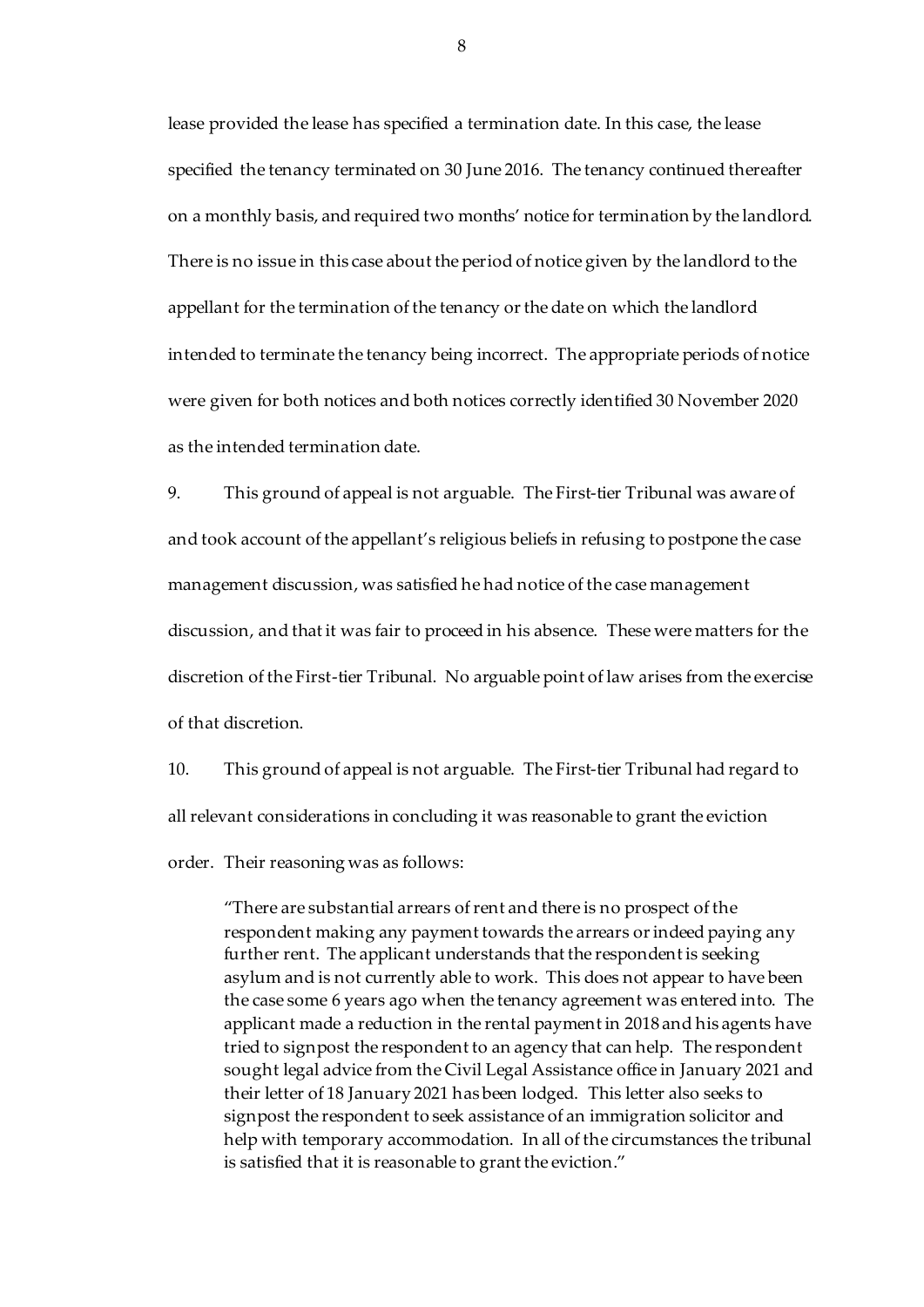These were matters for the discretion of the First-tier Tribunal and no arguable point of law arises from the exercise of that discretion.

#### *Errors and potential errors in the Notice to Quit and section 33 notice*

[10] The Notice to Quit informed the appellant he had to remove himself from the property "by" 30 November 2020. "By" is an ambiguous expression and might mean "on or before" or "before". The appellant was not required to remove at any time before 30 November 2020.

[11] The section 33 notice specified the wrong date for the lease. The First-tier Tribunal correctly identified that error as immaterial. The notice required to advise the appellant only that the landlord required possession of the house. That notice could legally be served before, at or after the termination of the tenancy, but in this case was served before the intended termination of the tenancy. The section 33 notice correctly identified that the intended termination date was 30 November 2020 and the landlord required possession of "the property" at that date. The reference to "the property" rather than "the house" (the expression used in section 33(1)(d)) was again immaterial. However, more significantly, the section 33 notice incorrectly required the appellant to remove "on or before" that date. These words "on or before" were in block capitals thereby highlighting these words were of particular importance to the landlord.

[12] Of course, it was always open to the appellant to remove voluntarily at any time before 30 November 2020, but he was not required to do so.

[13] The words of termination appear in the section 33 notice rather than the Notice to Quit, though words of termination in the Notice to Quit would not have been necessary if the landlord had been following the style for a notice of removal under section 37 of the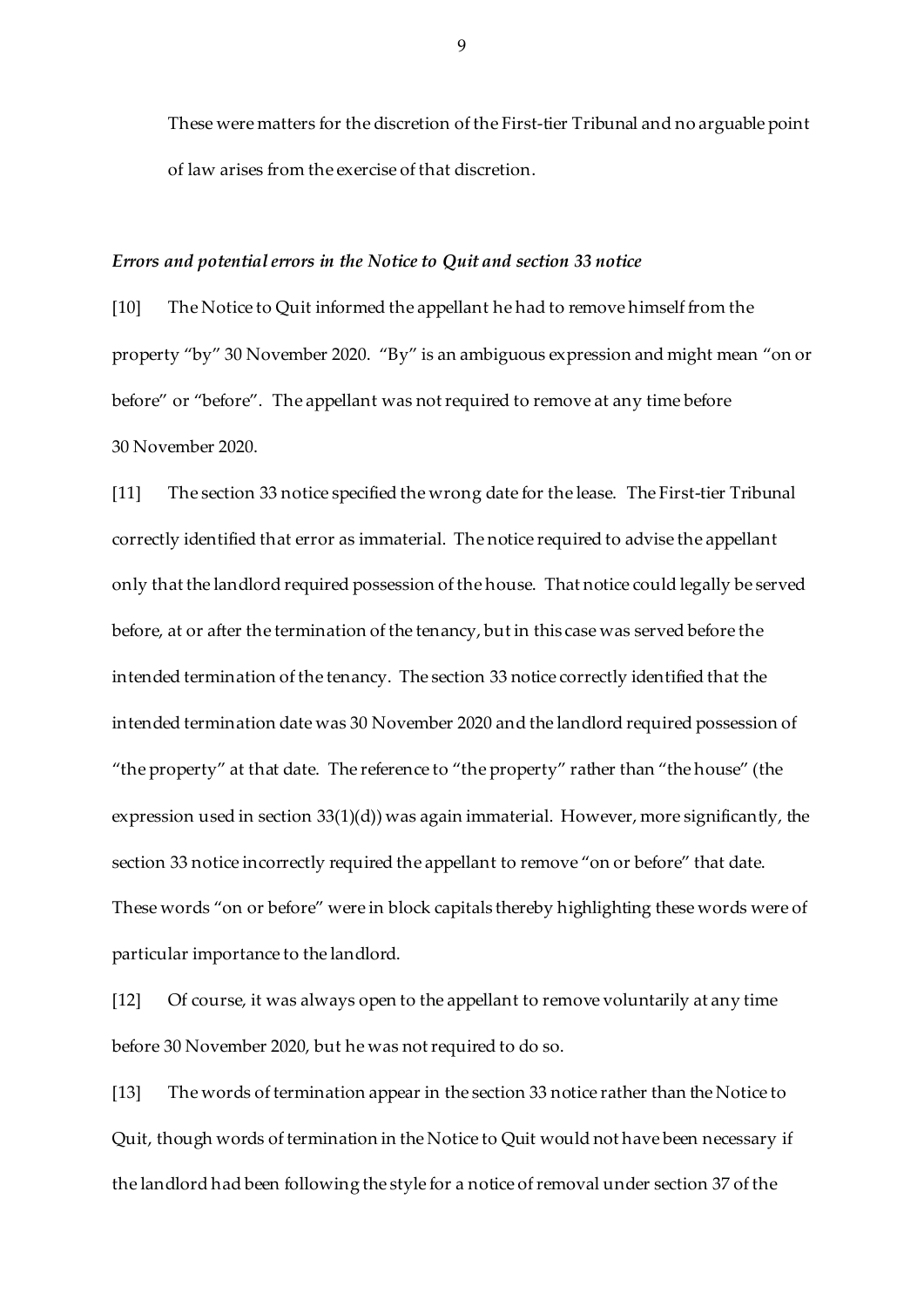Sheriff Courts (Scotland) Act 1907 set out in Form H4 of the Ordinary Cause Rules 1993 assuming such a style to be applicable to proceedings transferred from the sheriff to the First-tier Tribunal.

[14] The landlord appeared to be confusing to some extent the purposes of the Notice to Quit, to terminate the lease at its ish, and the section 33 notice, to give notice of intention to make an application to the First-tier Tribunal for an order for possession, by including words of termination in the section 33 notice rather than the Notice to Quit, even if such words had not, strictly speaking, been necessary for an effective Notice to Quit.

[15] The First-tier Tribunal correctly noted that there is no prescribed form for a section 33 notice other than the statutory provision in section 33(1)(d) requiring possession of the house let under the short-assured tenancy, but considered only the issue of the incorrect date for the lease in that notice as raised in the appellant's written response to the application before the First-tier Tribunal.

[16] The First-tier Tribunal was not necessarily obliged to take note of other issues with the statutory notices sent to the appellant at its own initiative though it would have been open to the Tribunal to have done so.

[17] Having, however, taken note of and considered these additional issues, I am of the opinion this is not an arguable ground of appeal.

[18] The notices, taken together, gave sufficient notice to the appellant that the tenancy would be terminated on 30 November 2020 if he did not leave on that date. To the extent the notices may have contained contradictory or misleading information about the appellant being required to leave on or before that date, no prejudice accrued to the appellant who remained in the property until after 30 November 2020.